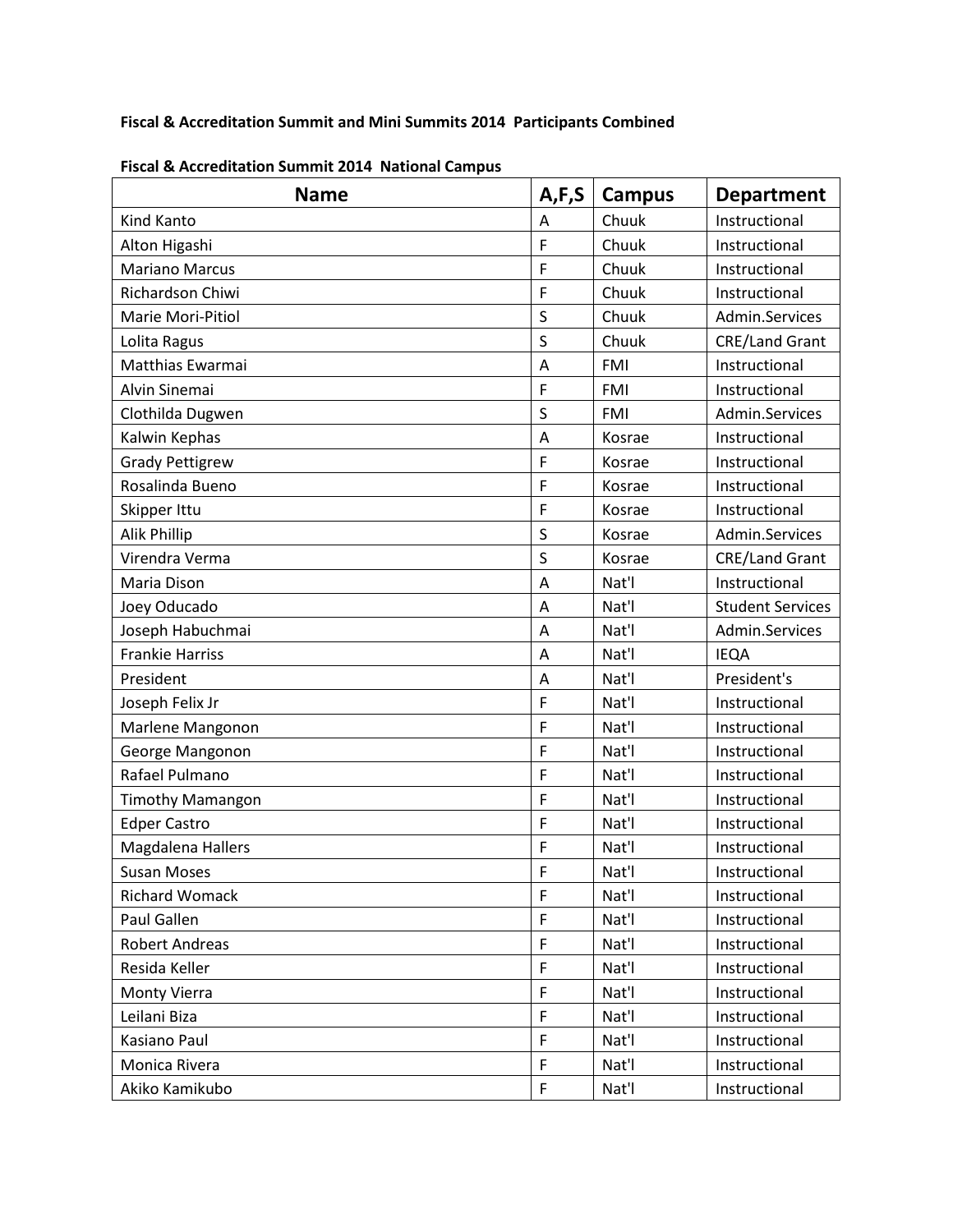| Michael Muller             | F       | Nat'l | Instructional           |
|----------------------------|---------|-------|-------------------------|
| Xioanna Cheng              | F       | Nat'l | Instructional           |
| Kathy Hayes                | F       | Nat'l | Instructional           |
| Mike Dema                  | F       | Nat'l | Instructional           |
| Yenti Verg-in              | F       | Nat'l | Instructional           |
| Peltin Pelep               | F       | Nat'l | Instructional           |
| Brian Lynch                | F       | Nat'l | Instructional           |
| Dennis Gearhart            | F       | Nat'l | Instructional           |
| Dana LeeLing               | F       | Nat'l | Instructional           |
| Jazmin Gonzales            | F       | Nat'l | Instructional           |
| Kiyoshi Phillip            | F       | Nat'l | Instructional           |
| Mark Kostka                | F       | Nat'l | Instructional           |
| <b>Charles Aiseam</b>      | F       | Nat'l | Instructional           |
| Reynaldo Garcia            | F       | Nat'l | Instructional           |
| Don Buden                  | F       | Nat'l | Instructional           |
| Snyther Biza               | F       | Nat'l | Instructional           |
| <b>Faustino Yarofaisug</b> | F       | Nat'l | Instructional           |
| Lucia Donre                | F       | Nat'l | Instructional           |
| Delihna Ehmes              | F       | Nat'l | Instructional           |
| Ringlen Ringlen            | F       | Nat'l | Instructional           |
| John Haglelgam             | F       | Nat'l | Instructional           |
| Paul Dacanay               | F       | Nat'l | Instructional           |
| Kathy Benjamin             | F       | Nat'l | Instructional           |
| Ikoli Ilongo               | F       | Nat'l | Instructional           |
| 76. Rudelyn Dacanay        | F       | Nat'l | Instructional           |
| Mitzuko Miyai              | F       | Nat'l | Instructional           |
| Roldan Laguerta            | F       | Nat'l | Instructional           |
| Sylvia Henry               | S       | Nat'l | Instructional           |
| Morehna Santos             | S       | Nat'l | <b>Student Services</b> |
| Arinda Halbert             | $\sf S$ | Nat'l | <b>Student Services</b> |
| <b>Yeeting Tetaake</b>     | $\sf S$ | Nat'l | <b>Student Services</b> |
| Benina Ilon                | $\sf S$ | Nat'l | <b>Student Services</b> |
| Marlou Gorospe             | S       | Nat'l | <b>Student Services</b> |
| Penselynn Etse             | $\sf S$ | Nat'l | <b>Student Services</b> |
| Mike Ioanis                | $\sf S$ | Nat'l | <b>Student Services</b> |
| Castro Joab                | $\sf S$ | Nat'l | <b>Student Services</b> |
| Sonny Padock               | $\sf S$ | Nat'l | <b>CRE/Land Grant</b>   |
| Jackson Phillip            | $\sf S$ | Nat'l | <b>CRE/Land Grant</b>   |
| Jennifer Hainrick          | $\sf S$ | Nat'l | Instructional           |
| Amito Phaiach              | $\sf S$ | Nat'l | Instructional           |
| Luciano Mathias            | $\sf S$ | Nat'l | Instructional           |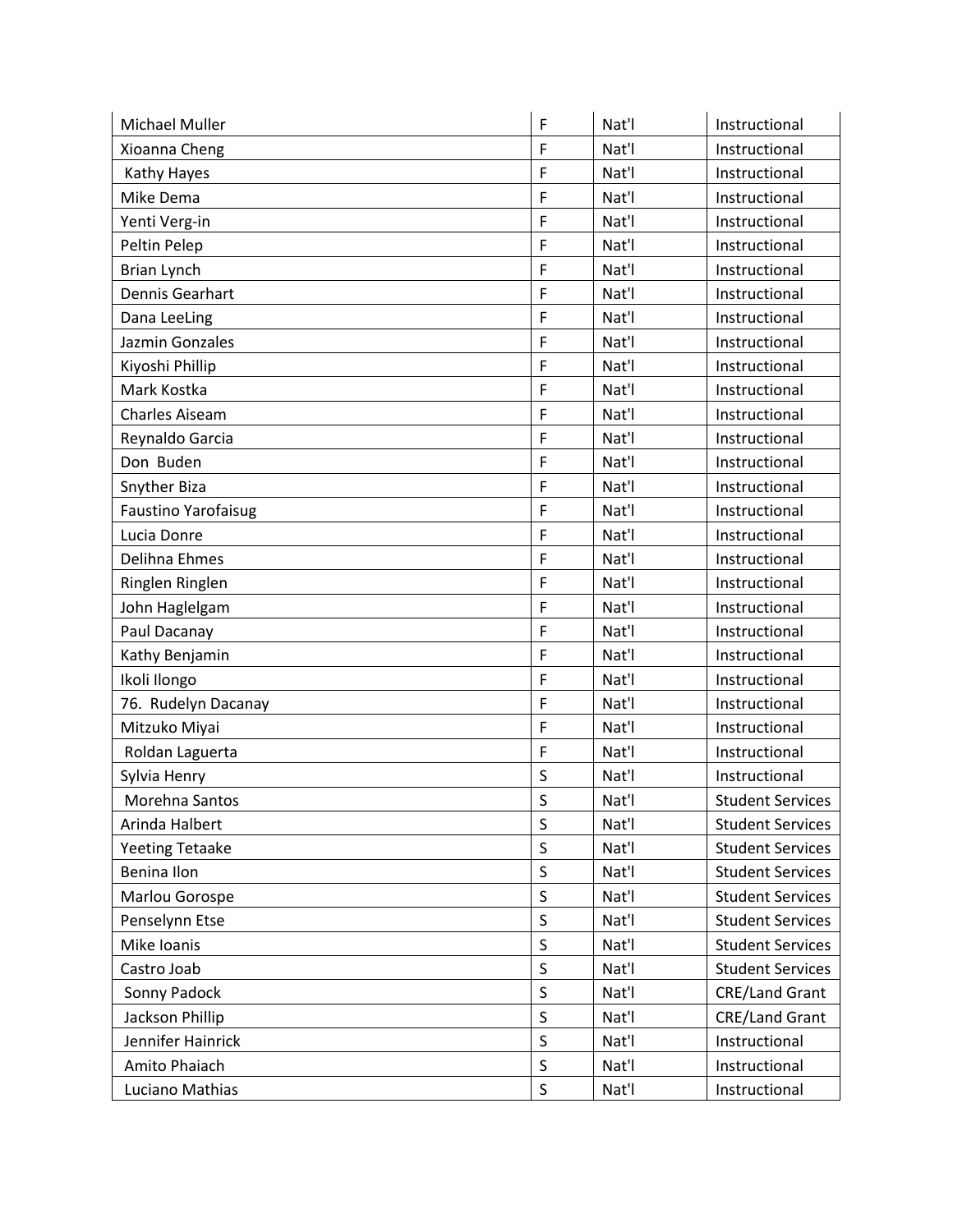| Albery Benjamin         | $\sf S$      | Nat'l   | Instructional  |
|-------------------------|--------------|---------|----------------|
| <b>Bruce Robert</b>     | S            | Nat'l   | Instructional  |
| Julia Martin            | S            | Nat'l   | Instructional  |
| Julie Nimeia            | $\mathsf S$  | Nat'l   | Instructional  |
| Juvelina Remphis        | S            | Nat'l   | Instructional  |
| Lucy Oducado            | $\sf S$      | Nat'l   | Instructional  |
| Mayliza Ariote          | S            | Nat'l   | Instructional  |
| Karleen Manuel          | S            | Nat'l   | Instructional  |
| Sinobu Lebehn           | S            | Nat'l   | Admin.Services |
| Danilo Dumantay         | $\sf S$      | Nat'l   | Admin.Services |
| Juvi Mariano            | S            | Nat'l   | Admin.Services |
| Doman Daoas             | S            | Nat'l   | Admin.Services |
| Arleen Yamaguchi        | $\mathsf S$  | Nat'l   | Admin.Services |
| Martin Mingii           | S            | Nat'l   | Admin.Services |
| Rodolfo Romero          | S            | Nat'l   | Admin.Services |
| Francisco Mendiola      | $\sf S$      | Nat'l   | Admin.Services |
| Eugene Edmund           | S            | Nat'l   | Admin.Services |
| <b>Amerihter Thozes</b> | $\sf S$      | Nat'l   | Admin.Services |
| <b>Warren Ching</b>     | S            | Nat'l   | Admin.Services |
| <b>Rencelly Nelson</b>  | S            | Nat'l   | Admin.Services |
| <b>Bundi Fred</b>       | S            | Nat'l   | Admin.Services |
| <b>Jimmy Hicks</b>      | $\sf S$      | Nat'l   | <b>IEQA</b>    |
| William Haglelgam       | S            | Nat'l   | <b>IEQA</b>    |
| <b>Francis Alex</b>     | $\sf S$      | Nat'l   | <b>IEQA</b>    |
| Gordon Segal            | S            | Nat'l   | <b>IEQA</b>    |
| <b>Shaun Suliol</b>     | S            | Nat'l   | <b>IEQA</b>    |
| Universe Yamase         | S            | Nat'l   | President's    |
| Norma Edwin             | S            | Nat'l   | President's    |
| <b>Hadleen Hadley</b>   | $\mathsf{S}$ | Nat'l   | President's    |
| <b>Grilly Jack</b>      | Α            | Pohnpei | Instructional  |
| Gardner Edgar           | F            | Pohnpei | Instructional  |
| <b>Nelchor Permitez</b> | F            | Pohnpei | Instructional  |
| Cirilo Recana           | F            | Pohnpei | Instructional  |
| Xavier Yarofmal         | F            | Pohnpei | Instructional  |
| Bertoldo Esteban        | $\mathsf{F}$ | Pohnpei | Instructional  |
| Romino Victor           | F            | Pohnpei | Instructional  |
| Salba Silbanuz          | F            | Pohnpei | Instructional  |
| Alan Alosima            | F            | Pohnpei | Instructional  |
| <b>Nestor Mangubat</b>  | F            | Pohnpei | Instructional  |
| Kazuhida Okada          | F            | Pohnpei | Instructional  |
| <b>Cindy Pastor</b>     | $\mathsf{F}$ | Pohnpei | Instructional  |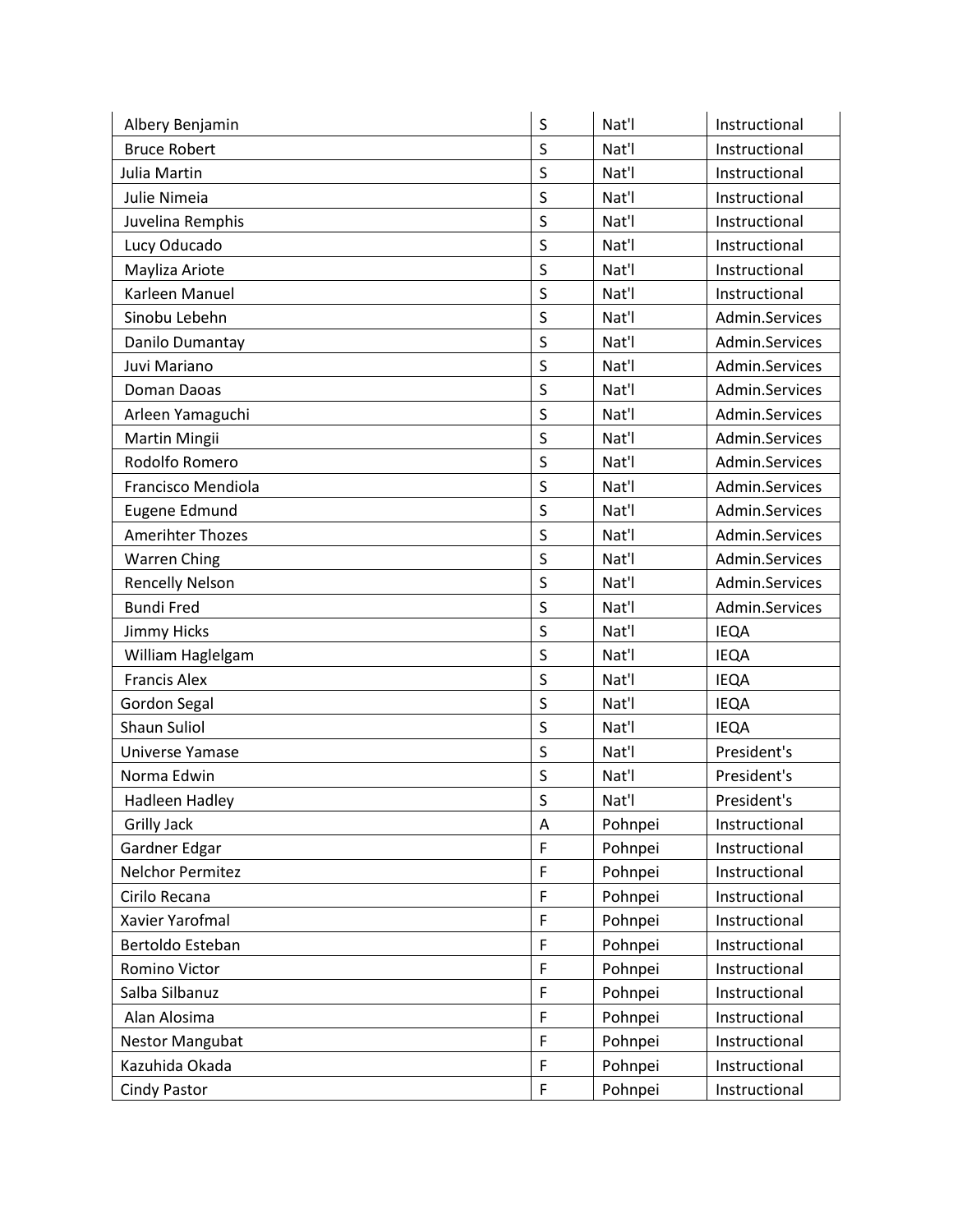| Shirley Jano             | F           | Pohnpei    | Instructional           |
|--------------------------|-------------|------------|-------------------------|
| Jean Ranaahan            | F           | Pohnpei    | Instructional           |
| Kathryn Maloney          | F           | Pohnpei    | Instructional           |
| Deeleeann Daniel         | F           | Pohnpei    | Instructional           |
| <b>Stanley Etse</b>      | F           | Pohnpei    | Instructional           |
| Emma Garcia              | F           | Pohnpei    | Instructional           |
| Debra Perman             | F           | Pohnpei    | Instructional           |
| Phyllis Silbanuz         | F           | Pohnpei    | Instructional           |
| Joyce Roby               | F           | Pohnpei    | Instructional           |
| <b>Tailor Elidok</b>     | F           | Pohnpei    | Instructional           |
| Semens James             | F           | Pohnpei    | Instructional           |
| Jeffrey Arnold           | S           | Pohnpei    | <b>Student Services</b> |
| Yoneko Kanichy           | S           | Pohnpei    | <b>Student Services</b> |
| Cindy Edwin              | S           | Pohnpei    | <b>Student Services</b> |
| <b>Engly Ioanis</b>      | S           | Pohnpei    | <b>CRE/Land Grant</b>   |
| Nacanieli Tuivavalagi    | $\sf S$     | Pohnpei    | <b>CRE/Land Grant</b>   |
| Diaz Joseph              | $\sf S$     | Pohnpei    | <b>Student Services</b> |
| Rita Harris-Hadley       | S           | Pohnpei    | <b>Student Services</b> |
| Morgan Jonas             | S           | Pohnpei    | <b>Student Services</b> |
| Adleen Shed              | S           | Pohnpei    | Instructional           |
| Twyla Poll               | S           | Pohnpei    | Admin.Services          |
| Maureen Mendiola         | S           | Pohnpei    | Instructional           |
| <b>Bruno Barnabas</b>    | $\sf S$     | Pohnpei    | Admin.Services          |
| <b>Winter George</b>     | S           | Pohnpei    | <b>IEQA</b>             |
| Rita Hinga               | S           | Pohnpei    | <b>Student Services</b> |
| <b>Edwin Sione</b>       | S           | Pohnpei    | <b>Student Services</b> |
| <b>Stephen Yarofalig</b> | S           | Pohnpei    | <b>Student Services</b> |
| Francisco Simram         | S           | Pohnpei    | <b>Student Services</b> |
| Amy J. Santiago          | S           | Pohnpei    | <b>Student Services</b> |
| Menoleen Jacob           | S           | Pohnpei    | <b>Student Services</b> |
| Nixon Soswa              | $\sf S$     | Pohnpei    | <b>Student Services</b> |
| Leyolani Anson           | S           | Pohnpei    | Admin.Services          |
| <b>Sakios Mesiap</b>     | $\mathsf S$ | Pohnpei    | Admin.Services          |
| Sinamihner Villazon      | S           | Pohnpei    | Admin.Services          |
| Cynthia McCord           | $\mathsf F$ | WT-Pohnpei | Instructional           |
| Derek Tobias             | F           | WT-Pohnpei | Instructional           |
| Elizabeth Sittley        | $\mathsf F$ | WT-Pohnpei | Instructional           |
| Lourdes Roboman          | A           | Yap        | Instructional           |
| Rhoda Velasquez          | F           | Yap        | Instructional           |
| Rosemary Manna           | S           | Yap        | Admin.Services          |
|                          |             |            | CRE/Land                |
| VK Murukesan             | S           | Yap        | D24Grant                |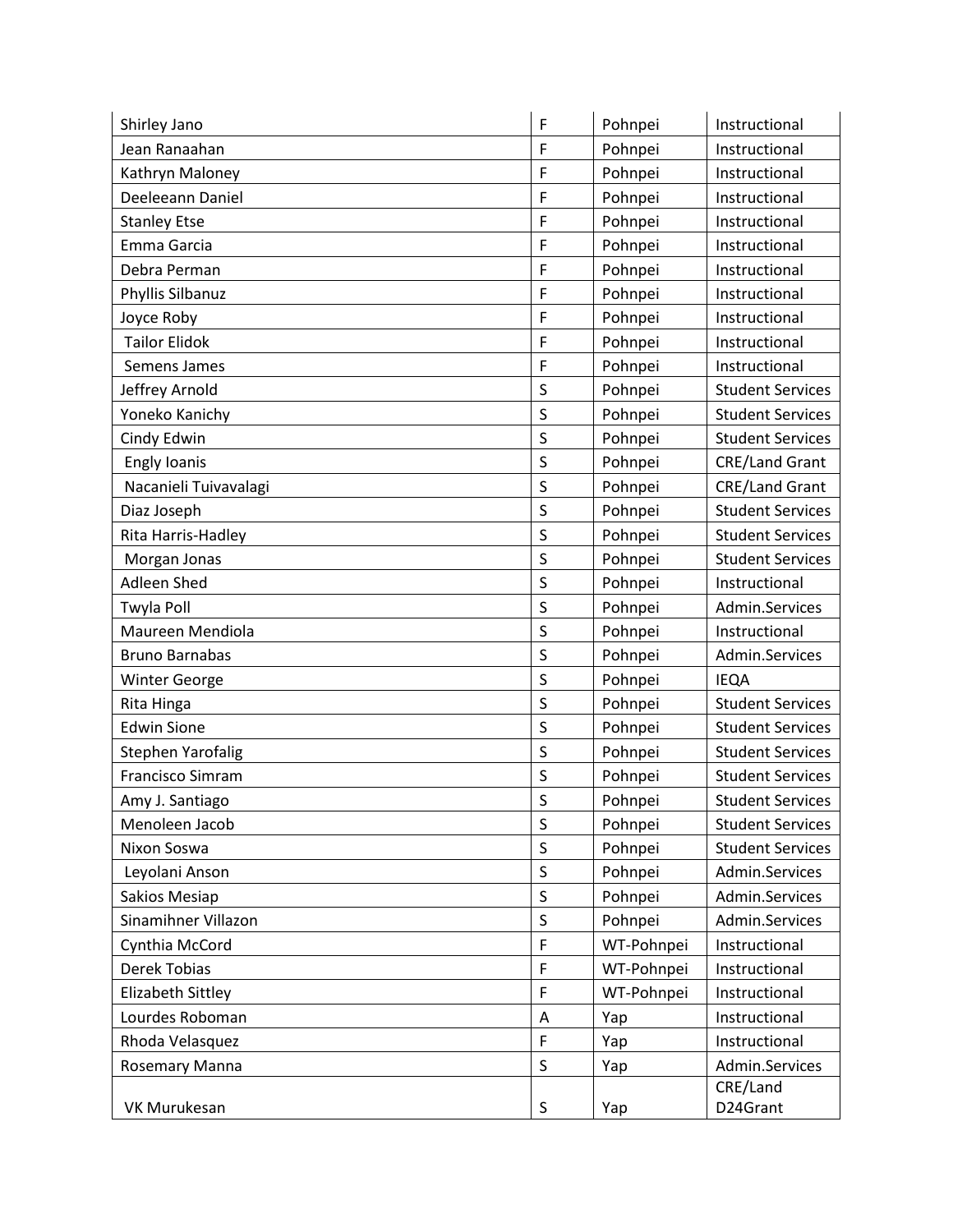| Mary Figir              | B | <b>BOR</b>  |
|-------------------------|---|-------------|
| <b>Graceful Enlet</b>   | B | <b>BOR</b>  |
| Churchill Edward        | B | <b>BOR</b>  |
| <b>Lyndon Cornelius</b> | B | <b>BOR</b>  |
| Kasio Mida              | B | <b>BOR</b>  |
| <b>Wilson Hess</b>      | C | Consultants |
| David Adams             | C | Consultants |
| Josey C                 | C | Consultants |

## **Fiscal and Accreditation Mini Summit 2014 Chuuk Campus**

| <b>Name</b>             | A,F,S | <b>Campus</b> |
|-------------------------|-------|---------------|
| Abraham S. Rayphand     |       | Chuuk         |
| <b>Adauo Tom</b>        |       | Chuuk         |
| Alton Higashi           |       | Chuuk         |
| <b>Atkin Buliche</b>    |       | Chuuk         |
| <b>Ben Akkin</b>        |       | Chuuk         |
| Ben Bambo, Sr.          |       | Chuuk         |
| Caren K. Enlet          |       | Chuuk         |
| Carl Lukas              |       | Chuuk         |
| <b>Cecile Oliveros</b>  |       | Chuuk         |
| Danilo A. Mamangon      |       | Chuuk         |
| Devanesam Senarathgada  |       | Chuuk         |
| <b>Edson Asito</b>      |       | Chuuk         |
| Florante "Tente" Ygoria |       | Chuuk         |
| Genevy Samuel           |       | Chuuk         |
| Herner S. Braiel        |       | Chuuk         |
| Jayleen Kokis           |       | Chuuk         |
| John Dungawin           |       | Chuuk         |
| Jothy John              |       | Chuuk         |
| Kalvin Assito           |       | Chuuk         |
| Kathryn I. Bisalen      |       | Chuuk         |
| <b>Kersweet Eria</b>    |       | Chuuk         |
| Kind Kanto              |       | Chuuk         |
| Lolita N. Ragus         |       | Chuuk         |
| Lynn Sipenuk            |       | Chuuk         |
| Maeleen Remit           |       | Chuuk         |
| Marcelly Mariano        |       | Chuuk         |
| <b>Mariano Marcus</b>   |       | Chuuk         |
| Marie Mori-Pitiol       |       | Chuuk         |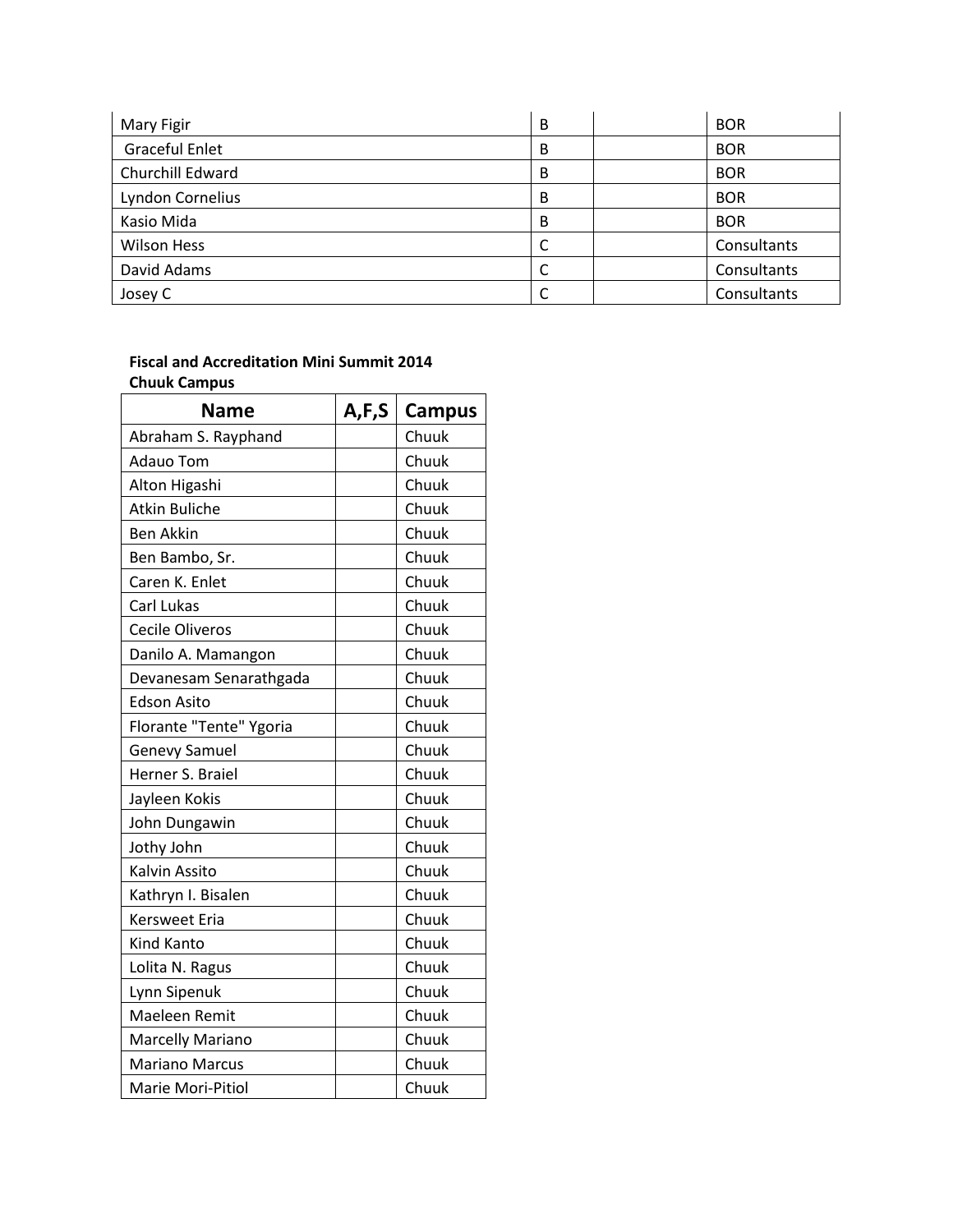| Marylene Bisalen      | Chuuk |
|-----------------------|-------|
| Memorina Yesiki       | Chuuk |
| Mike Abbe             | Chuuk |
| Miuty Nokar           | Chuuk |
| <b>Rick Chiwi</b>     | Chuuk |
| Roger Arnold          | Chuuk |
| Roslyn Reynold        | Chuuk |
| Sosiro Adolif         | Chuuk |
| Tandy H. Marar        | Chuuk |
| Virginia Mamangon     | Chuuk |
| Werfina R. Sonis      | Chuuk |
| <b>Wilson Bisalen</b> | Chuuk |

## **Fiscal and Accreditation Mini Summit 2014 Yap Campus**

|                           | A,F, |               |
|---------------------------|------|---------------|
| <b>Name</b>               | S    | <b>Campus</b> |
| Aidan                     |      | Yap           |
| Alex M. Raiuklur          |      | Yap           |
| <b>Alvin Sinem</b>        |      | Yap           |
| Augustino Sanemai         |      | Yap           |
| <b>Bob Yangerluo</b>      |      | Yap           |
| Cecilia Debay             |      | Yap           |
| Constance Lubueg Cruliyag |      | Yap           |
| <b>Emmy Rufnag</b>        |      | Yap           |
| Eric Defan                |      | Yap           |
| Ezra Choay Yoror          |      | Yap           |
| Fidelia Gilmar            |      | Yap           |
| <b>Fumihiro Nakao</b>     |      | Yap           |
| George G. Churwmai        |      | Yap           |
| Gertrude Mangarwen        |      | Yap           |
| Joseph D Falmed           |      | Yap           |
| Jovita K. Masiwemai       |      | Yap           |
| <b>Joy Guarin</b>         |      | Yap           |
| Julie Waathan             |      | Yap           |
| Lourdes Roboman           |      | Yap           |
| Martin Ruwniyal           |      | Yap           |
| Mercedes Tiningmow        |      | Yap           |
| <b>Micheal Mailuw</b>     |      | Yap           |
| Moses Faimar              |      | Yap           |
| Murukesan Krishnapillai   |      | Yap           |